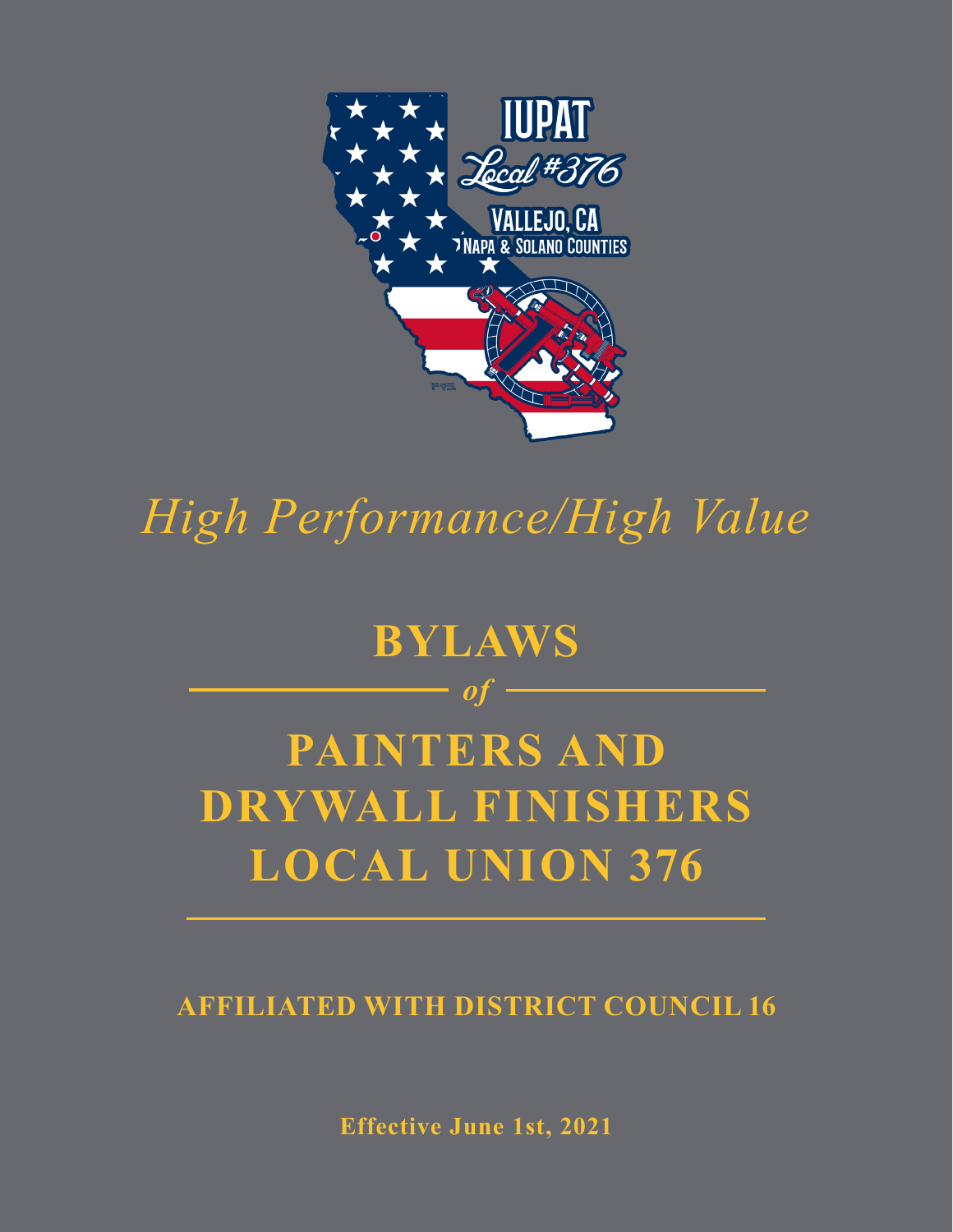# BYLAWS

# **PAINTERS & DRYWALL FINISHERS LOCAL UNION 376**

# **Article I. BYLAWS**

**Section 1.01** These Bylaws are subordinate to the provisions of the International Constitution of the International Union of Painters and Allied Trades (hereinafter called the "International Union") and the Bylaws of District Council 16. In the case of conflict between these Bylaws and the provisions of the International Constitution, the latter shall govern. In the case of conflict between these Bylaws and the District Council Bylaws, the latter shall govern.

#### **Article II. NAME**

**Section 2.01** This organization, a subordinate body of the International Union and an affiliated Local Union of District Council 16, shall be known as Painters and Drywall Finishers Local 376.

#### **Article III. JURISDICTION**

**Section 3.01** The territorial jurisdiction of this Local Union shall be as set forth in its Charter and as determined by the General Executive Board from time to time under Section 70 of the International Constitution, provided that the Local Union shall be guided within its jurisdiction by the directives of the District Council.

#### **Article IV. OBJECTS**

**Section 4.01** The objects of this Local Union shall be as set forth in the Preamble, and Sections 2 and 165 of the International Constitution.

# **Article V. ELIGIBILITY FOR MEMBERSHIP**

**Section 5.01** Eligibility for membership in this Local Union shall be as set forth in the International Constitution and in policies adopted by the General Executive Board.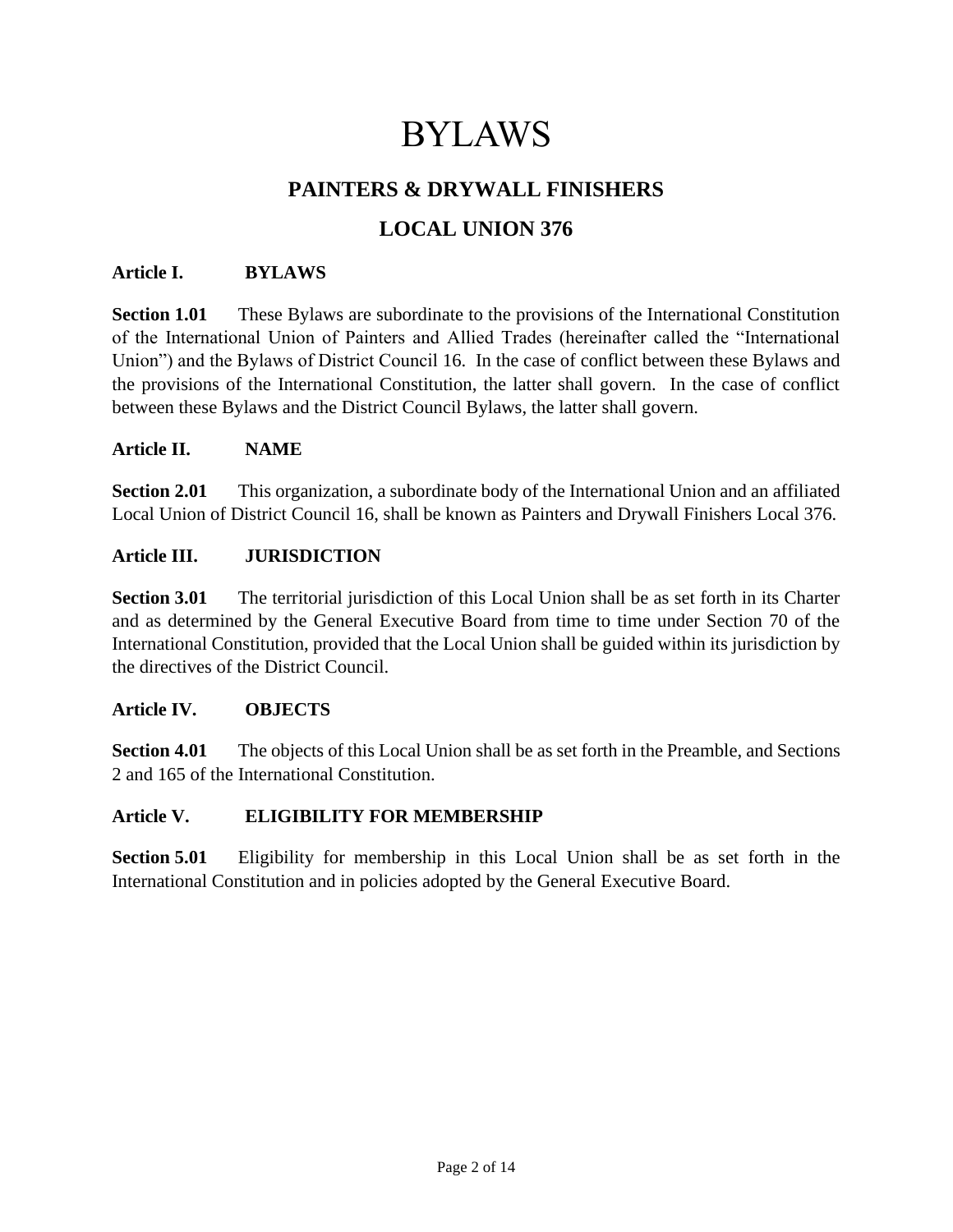# **Article VI. OFFICERS**

**Section 6.01** Eligibility to hold office shall be as set forth in Sections 92(b) and 210 of the International Constitution.

**Section 6.02** Officers of this Local Union shall be as set forth in Section 185 of the International Constitution, and their duties shall be as set forth in the following sections of the International Constitution:

- (a) President: The duties of the President shall be as set forth in Sections 189-192.
- (b) Vice President: The duties of the Vice President shall be as set forth in Section 194.
- (c) Recording Secretary: The duties of the Recording Secretary shall be as set forth in Sections 195-197.
- (d) Financial Secretary: The duties of the Financial Secretary shall be as set forth in Sections 156(d), 198-202 and 211(d).
- (e) Treasurer: The duties of the Treasurer shall be as set forth in Section 203.
- (f) Trustees: The duties of the Trustees shall be as set forth in Sections 204-207.
- (g) Warden: The duties of the Warden shall be set forth in Section 208.
- (h) Executive Board Member(s) At-Large (up to two (2)): member(s) who shall serve at the will of the E-Board/Membership.
- (i) V.A.C. Coordinator(s): E-Board appointed member(s) who shall serve to promote and coordinate participation in the Volunteer Activist Committee of the District Council.

**Section 6.03** When the District Council adopts the centralized Local Union dues, records and reporting plan outlined in Section 55 of the International Constitution, the following modifications will be in effect for dues collection, records, and reporting; and the Local Union officers' duties will be modified as outlined below.

- (a) Under the Dues Collection and Membership Reporting Plan adopted by Local Union 376 pursuant to Article XVI of the District Council 16 Bylaws, the Business Manager/Secretary-Treasurer of District Council 16 performs many of the functions of the Financial Secretary and Treasurer of Local Union 376. Therefore, the duties of the Financial Secretary and the Treasurer of Local Union 376 shall be as set forth in this Article.
- (b) Where the Financial Secretary receives dues payments from members (such as at Local Union meetings), he or she shall:
	- (i) Transmit such payments to the Business Manager/Secretary-Treasurer of District Council 16 within five (5) days,
	- (ii) Provide the member with a temporary receipt, a copy of which shall be transmitted to the Business Manager/Secretary-Treasurer with the payment and a copy of which shall be retained by the Financial Secretary. Such temporary receipt shall indicate only the amount of funds received and shall not indicate the member's standing or through which calendar month dues are paid.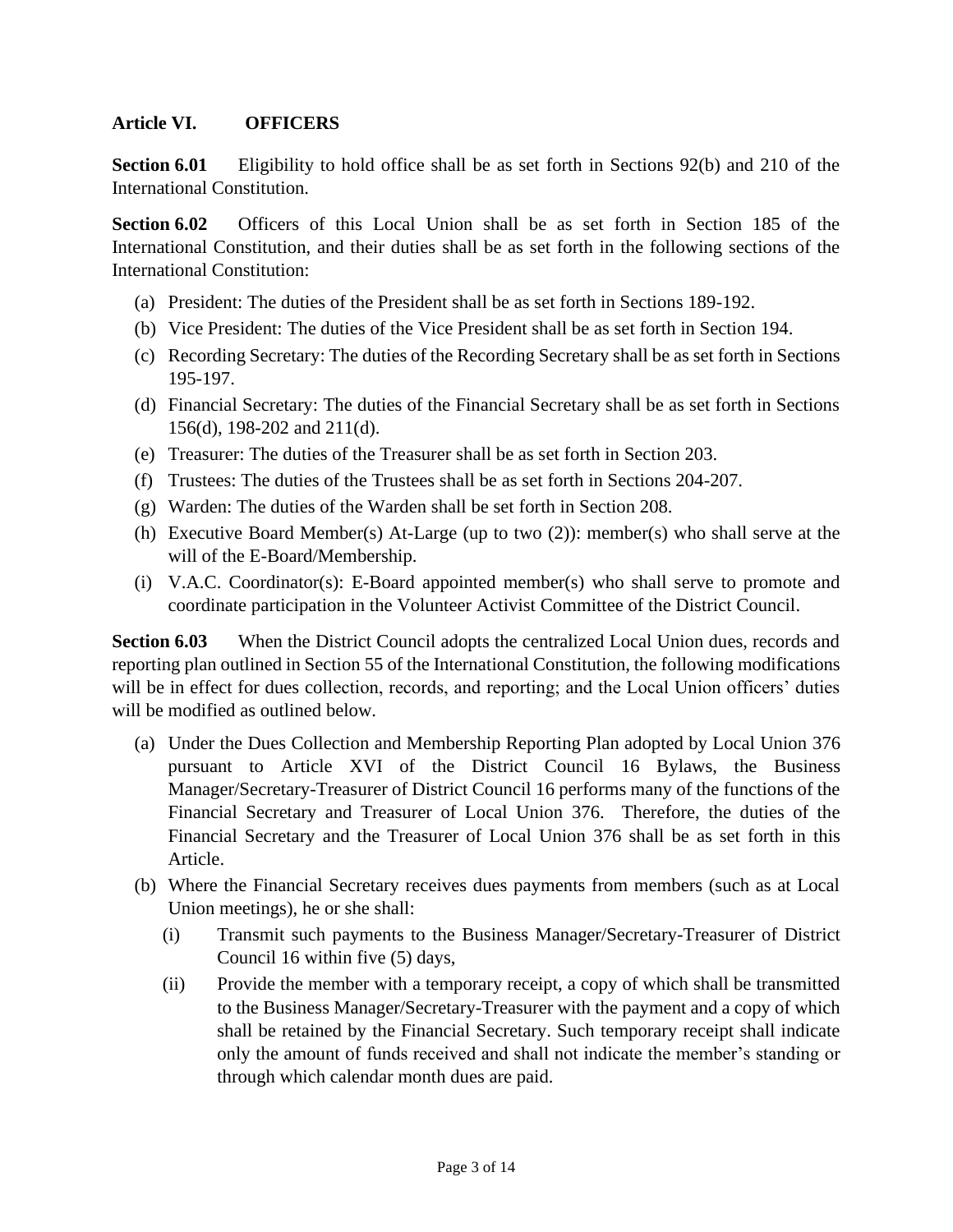- (c) The Financial Secretary shall retain copies of all reports and information received on a monthly basis from the Business Manager/Secretary-Treasurer of the District Council. At each membership meeting, the Financial Secretary shall deliver a report to the membership, which shall include the following information:
	- (i) The gross receipts of the Local Union in the prior month,
	- (ii) The net receipts of the Local Union, along with the amounts of all per capita deductions made by the Business Manager/Secretary-Treasurer of District Council 16 and any other deductions,
	- (iii) The overall membership of the Local Union, with the gain or loss in membership in the prior month noted,
	- (iv) The number and names of members on application and those initiated,
	- (v) The number and names of members suspended and reinstated, and
	- (vi) The names and number of clearance cards deposited and issued.
- (d) The Treasurer shall retain copies of all reports and information received on a monthly basis from the Business Manager/Secretary-Treasurer of District Council 16. At each membership meeting, the Treasurer shall deliver a report to the membership, which report shall include the following information:
	- (i) List all deposits made to the Local Union account, if any,
	- (ii) A copy of the Local Union cash disbursements journal, if applicable,
	- (iii) A list of all payments from the District Council made on behalf of the Local Union, from the funds collected by the District Council for the Local Union.
- (e) Notwithstanding anything to the contrary in this Article, the Financial Secretary, the Treasurer and all other Local Union officers shall comply with all provisions of the Plan, as amended from time to time by the General Secretary-Treasurer.
- (f) The Financial Secretary shall perform the Financial Secretary duties outline in Section 156(d) and 211(d) of the General Constitution from information provided the Financial Secretary by the Business Manager/Secretary-Treasurer of the District Council.
- (g) The Local Union shall use the IUPAT Integrated Membership Systems (IMSe) computer systems or other system approved by the General Secretary-Treasurer for dues collection, member records, and member activity.

# **Article VII. DELEGATES**

**Section 7.01** All delegates (other than delegates to the General Convention and those serving as delegates to central bodies, which are appointed by BM/STs) shall be elected at the June elections in accordance with Article XI of these Bylaws.

**Section 7.02** Members of Local 376 who become Business Representative or Organizers of District Council 16, shall be an automatic Delegates to District Council 16, all Conferences, Conventions (except the IUPAT General Convention), State and Local Central Labor Councils, and Building and Construction Trade Councils.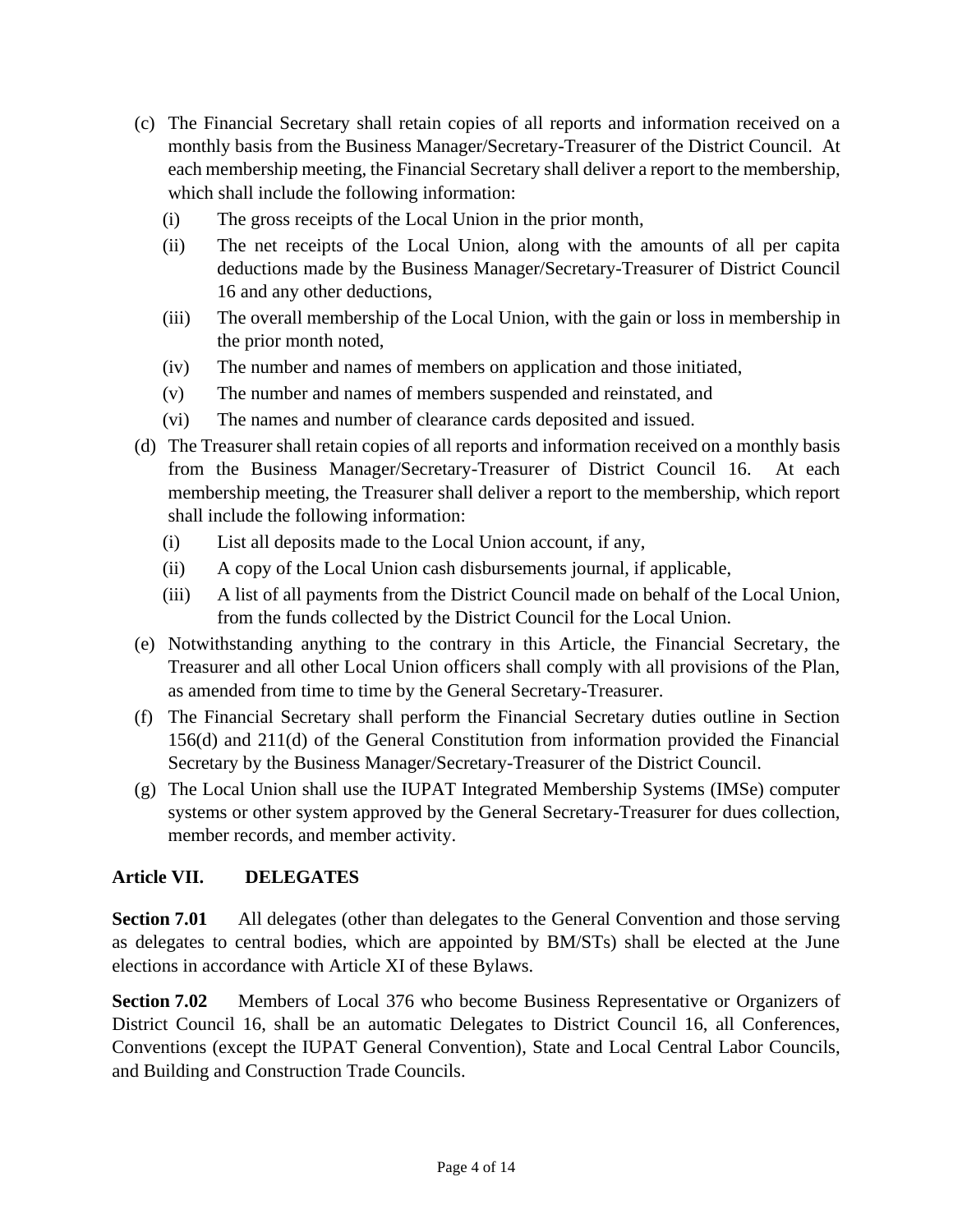# **Article VIII. EXECUTIVE BOARD**

**Section 8.01** The Executive Board of this Local Union shall be as set forth in Section 185(c) of the International Constitution.

**Section 8.02** Duties of the Executive Board:

- (a) To enforce the laws of the Local Union between meetings.
- (b) To handle all matters delegated to the Executive Board by the members voting at regular or special called meetings.
- (c) To review all requests for donations, investigate the same and submit its findings and recommendations for membership action.
- (d) The Executive Board shall be vested with the authority of recommendation only, unless otherwise specifically authorized by the Local Union membership voting at a regular or special called meeting. However, in the period between meetings the Executive Board shall be authorized to act for the Local Union in cases of emergency, subject to review at the next regular meeting.

# **Article IX. COMPENSATION OF OFFICERS DELEGATES AND COMMITTEE MEMBERS**

#### **Section 9.01** Officers:

- (a) President: \$120.00 maximum per month, when monthly E-Board and Regular membership meetings are attended and chaired.
- (b) Vice President: \$100.00 maximum per month, when monthly E-Board and Regular membership meetings are attended, and run meetings when President is not present.
- (c) Recording Secretary: \$100.00 maximum per month, when monthly E-Board and Regular membership meetings are attended, and when recording notes of meetings.
- (d) Financial Secretary: \$100.00 maximum per month , when monthly E-Board and Regular membership meetings are attended, and report is given.
- (e) Treasurer: \$100.00 maximum per month, when monthly E-Board and Regular membership meetings are attended, and report is given.
- (f) Trustees: \$100.00 maximum per month, when monthly E-Board and Regular membership meetings are attended.
	- (i) Trustees are not to receive any compensation until they have fulfilled their duties as outlined in Section 6.02(f).
- (g) Warden: \$100.00 maximum per month, when monthly E-Board and Regular membership meetings are attended, and duties are fulfilled.
- (h) At Large Executive Board Members: \$50.00 maximum per month, when monthly E-Board and Regular membership meetings are attended, and duties are fulfilled.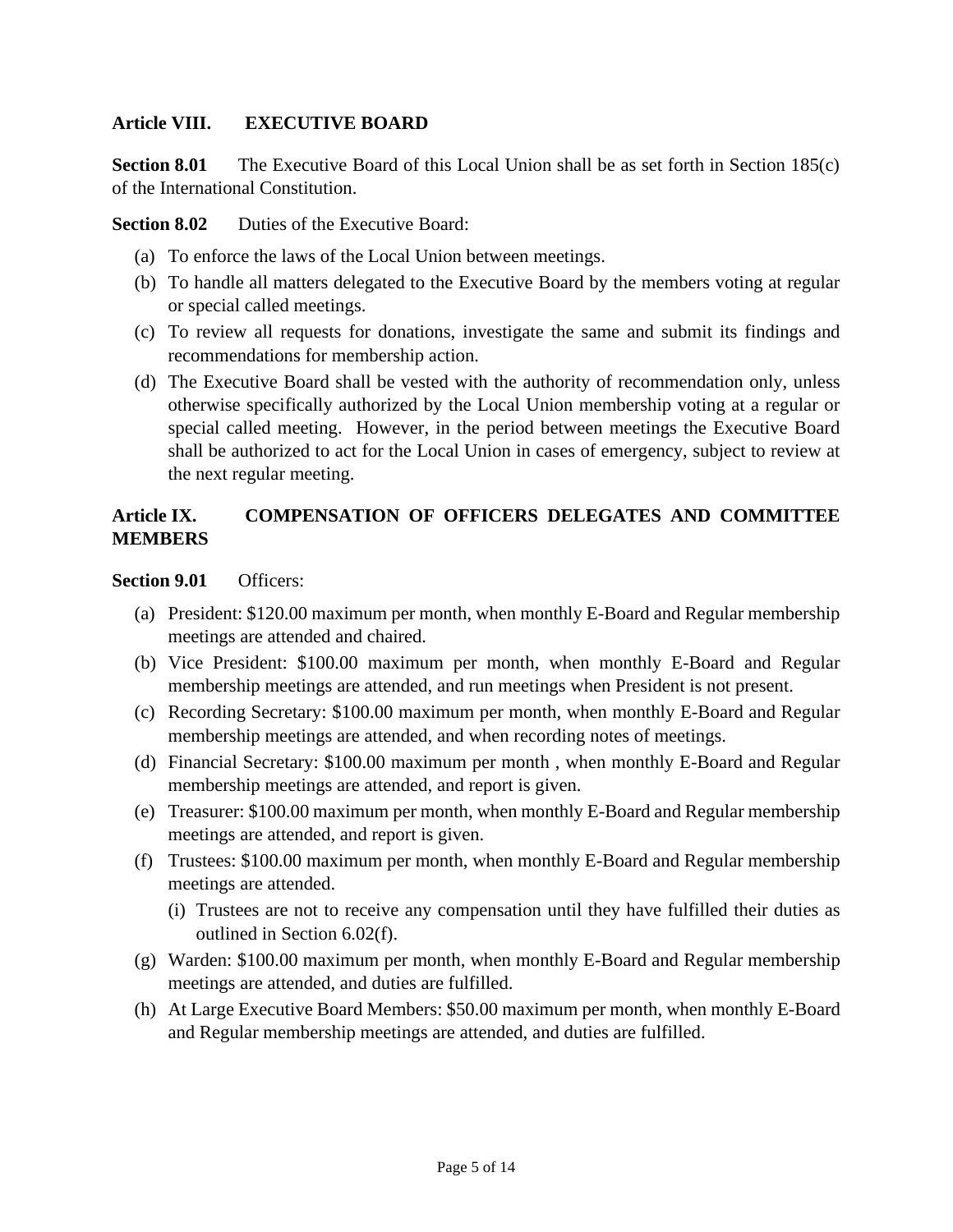- (i) V.A.C. Coordinator(s): \$200.00 maximum per month, when monthly E-Board and Regular membership meetings are attended, and duties given by the E-Board and membership are fulfilled and reported on at the membership meeting. However, this compensation is contingent upon the reports of V.A.C. actions to the Executive Board and the General membership. These actions may include member outreach, coordination, organization and implementation of V.A.C. events, exemplifying CORE values, regular reports to membership of upcoming V.A.C. events, political actions, community service opportunities, and other issues within their communities, and record keeping of membership participation and involvement of apprentice-members.
- (j) If a member is a full-time employee of District Council 16, he /she shall not be paid any compensation for performing the duties of a local union officer.

# **Section 9.02** Delegates:

- (a) To District Council: \$120.00 maximum per month for DC16 Delegate meeting attended. Compensation is contingent on report of meeting attended at the next regular meeting. This compensation is not applicable for full-time salaried Business Representatives or employees of District Council 16.
- (b) To Central Bodies: \$120.00 maximum per month when CLC meeting is attended. This is not applicable for full-time salaried Business Representatives or employees of District Council 16.
- (c) To Conventions, Conferences, etc.: Delegates elected and/or appointed by this Local Union to attend conventions, conferences, etc., shall in addition to wages lost (straight time), receive the actual cost of reasonable travel, reasonable hotel room, and the amount of \$100.00 per day expense money. Under extenuating circumstances, additional daily expense may be granted by the District Council.

**Section 9.03** Committee Members: No Compensation.

**Section 9.04** Judges and tellers: For the purpose of contract ratifications, wage allocations, and Bylaws ratifications, shall receive \$100.00 per meeting lasting over 4 hours.

# **Article X. BONDS**

**Section 10.01** Officers of Local Unions shall be bonded in accordance with Sections 60(b) and (c) of the International Constitution and as required by law.

# **Article XI. ELECTIONS**

**Section 11.01** Elections shall be held under the procedures and provisions as set forth in Sections 209-212 of the International Constitution.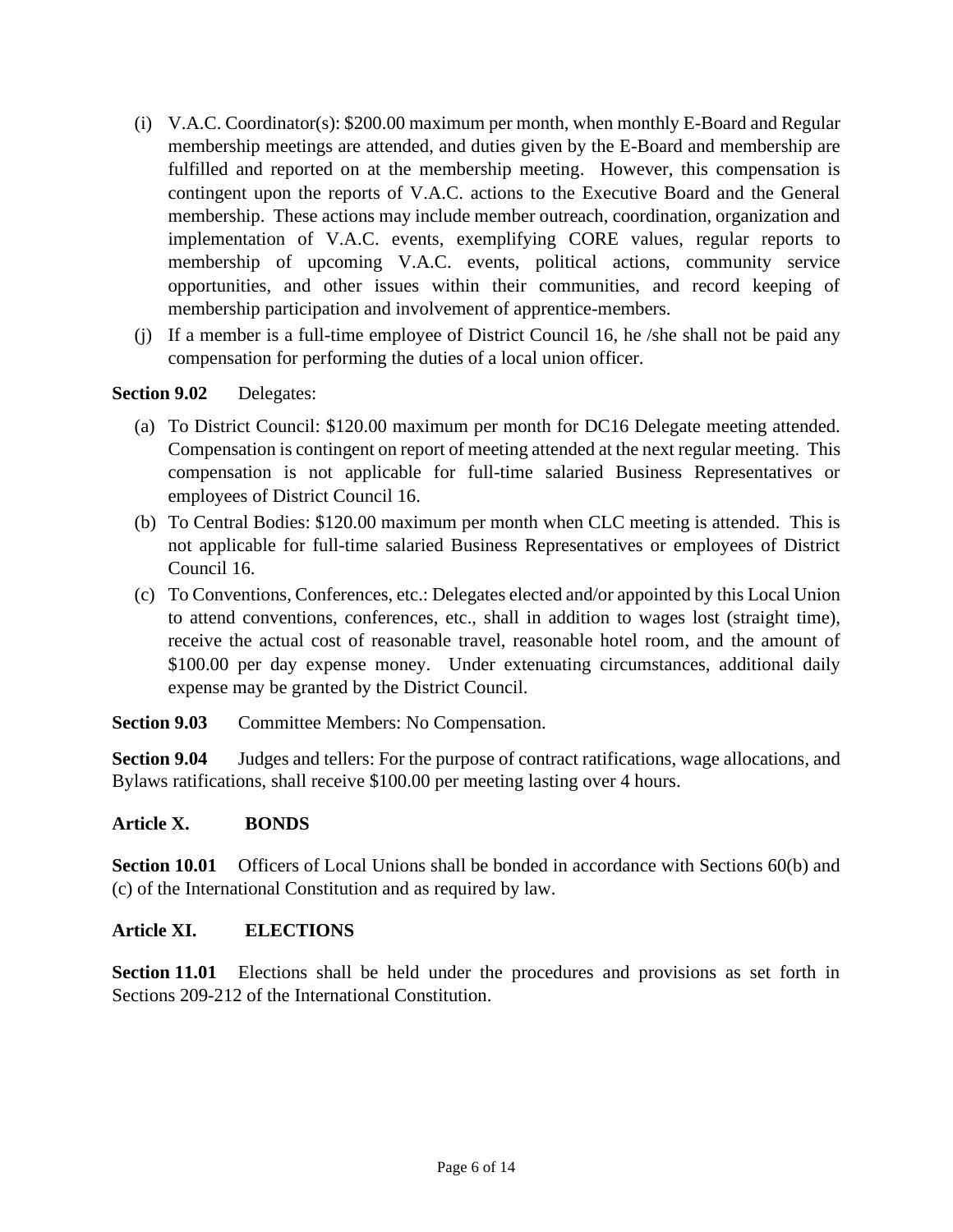**Section 11.02** The election of Local Union Officers and delegates to District Councils shall be held at the last meeting in June, and nominations for the same shall be held at the last meeting in May, as per Section 209(a) of the International Constitution. Delegates to the District Council shall be elected to a four (4) year term. Local Union officers shall be elected to a three (3) year term.

**Section 11.03** Delegates to the General Conventions of the International shall be elected as set forth in Section 29 of the International Constitution.

# **Article XII. VACANCIES**

**Section 12.01** Vacancies occurring among the officers shall be filled in accordance with Sections 215 and 216 of the International Constitution.

#### **Article XIII. DUES, FEES, AND ASSESSMENTS**

#### **Section 13.01** Dues:

- (a) Dues shall be as follows:
	- (i) All Apprentice/Regular members will pay over the counter dues of \$36.00 per month. Industrial (Section 94; workers in factories, production shops and manufacturing) members shall pay \$23.00.
	- (ii) Contractor members will pay the maximum allowable dues rate per Section 93 of the International Constitution or twice the amount of Regular over the counter dues, whichever is less.
	- (iii)Life Membership fees shall be in accordance with Section 99 of the International Constitution.
	- (iv)Dues shall increase by the amount of any increase in the per capita and Death Benefit payment due to the International Union; such amount shall be rounded up to the nearest dollar, and such increase shall be effective the date the increase in the payments due to the International Union becomes effective, provided that, the Executive Board may waive this automatic increase, in whole or part, in any year it determines the increase is not needed.
	- (v) Quarterly dues payments are due on or before the 20th day of the first month of the quarter. All dues payments should be made payable to DC16 Centralized Dues.
	- (vi)Dues payments are administered through the member portal on "pay my dues" at www.dc16iupat.org. Payments via check/money order may be mailed to District Council 16 at 2705 Constitution Drive, Livermore, CA 94551 or through authorization of funds in your crafts Vacation/Holiday Fund.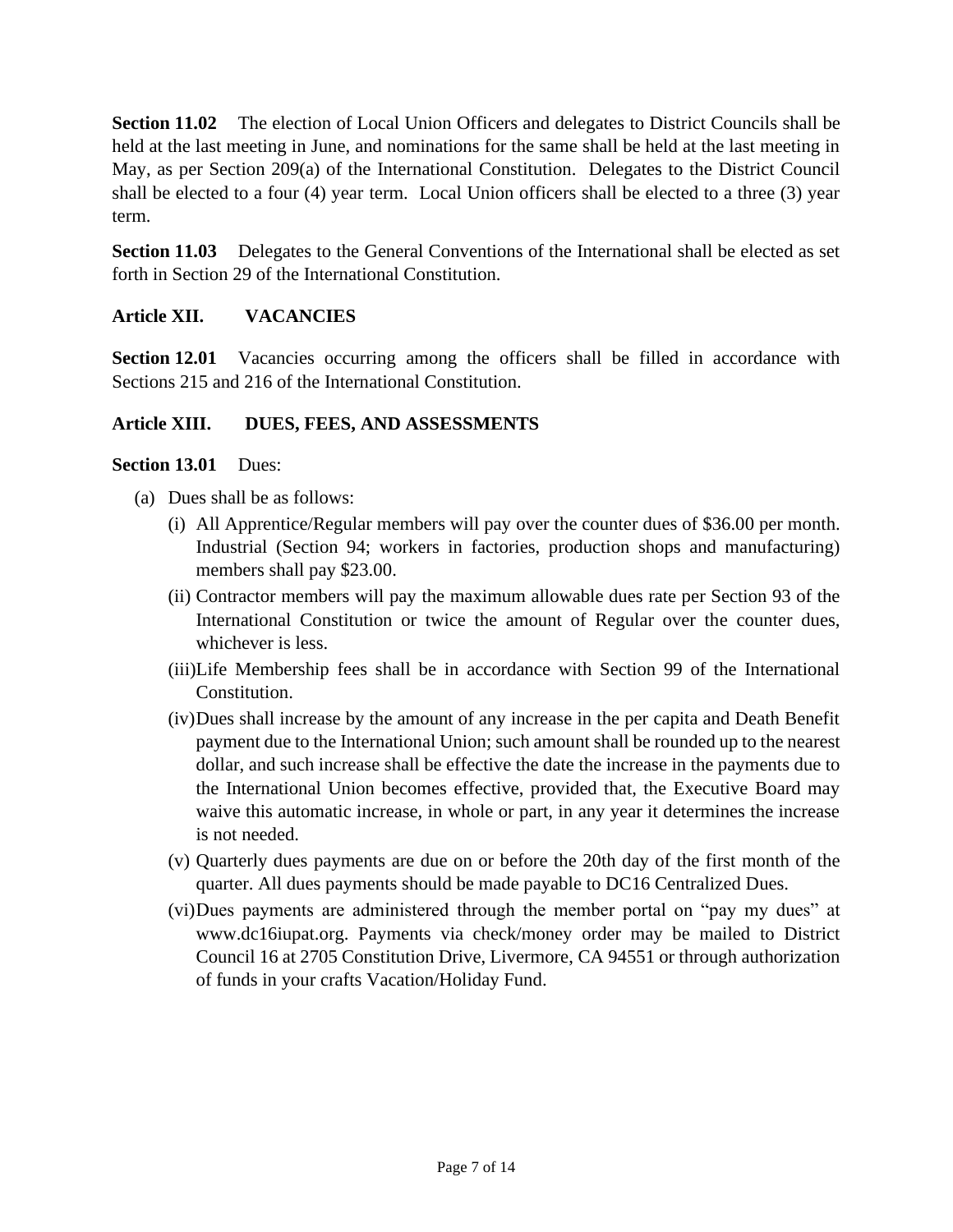- (b) The dues payment required by sub-section (a) includes the Death Benefit payment called for by Sections 17(b) and 19 of the International Constitution and the Rules and Regulations of the International Union's Death Benefit Fund. Accordingly, members not covered by the Death Benefit Fund pursuant to the foregoing provisions (example: members who are 60 years of age or over when initiated; or Life Members working at the trade who elected non-participation) will be required to pay the dues specified in subsection (a) less the current Death Benefit payment.
- (c) Quarterly working cards shall be obtained in accordance with Section 120 of the International Constitution.
- (d) Administrative Processing Fees: There shall be no initiation fees for membership in this Local Union. New members/candidates and apprentices shall be charged an Administrative Processing Fee in accordance with the provisions set forth in Sections 93 and 94 of the International Constitution.

**Section 13.02** Clearance Cards: Clearance Card fees and rules shall be as set forth in Sections 234-246 of the International Constitution.

**Section 13.03** Assessments can only be levied in accordance with Section 93 of the International Constitution.

(a) Assessments: Any member who pays dues by check/credit card, and the check/credit card is returned to the Union by the bank (for any reason), shall pay a handling fee of \$25.00 and thereafter, that member must pay local union dues by cashier's check or money order.

# **Section 13.04** Funds:

- (a) International Union Death Benefit Fund. The International Union's Death Benefit Fund is governed by Sections 283-285 of the International Constitution, and the rules and regulations of the fund. Members should refer to the pamphlet "Rules and Regulations covering the Death Benefit Fund and the former Death and Disability Fund."
- (b) All monies due the International Union for per capita tax, Administrative Processing Fees or application fees, Death Benefit Fund payments, reinstatements, clearance card fees, life membership fees, and supplies shall be forwarded to the General Secretary-Treasurer immediately after the close of the month, along with required reports. Remittances must be made by express or post office money order, check or bank draft payable to the IUPAT.
- (c) Should a majority of the Trustees doubt the accuracy of any bill from the General Secretary-Treasurer, the Local Union shall pay the same under protest, and such protest shall be the first business taken up by the General Executive Board at their next meeting.
- (d) Each month the Local Union shall hold in its treasury, as a standing appropriation to be forwarded to the General Secretary-Treasurer, a sum equivalent to its monthly per capita tax, Death Benefit Fund obligations, IUPAT Local Union and District Council Pension Fund payments and all other payments that must be made to the International Union as required by Section 177 of the International Constitution. Such required payments shall be made prior to allowing other expenditures.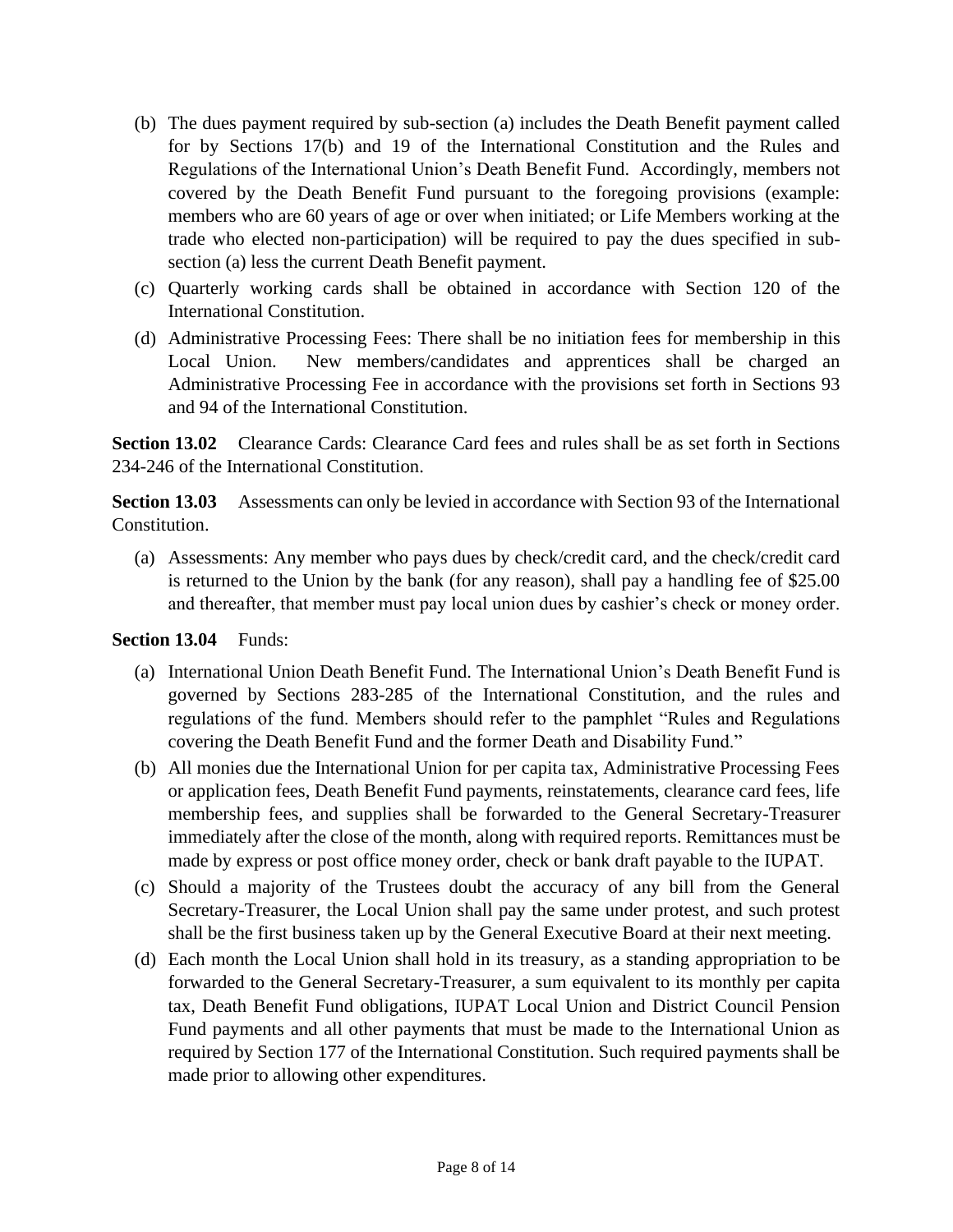- (e) The funds and property of a Local Union may only be used for such purposes as are specified in the International Constitution, the District Council Bylaws, these Bylaws, and as approved by a majority of the Local Union members present at a meeting at which the question is presented. Recurring and fixed expenses may be authorized by a single vote of the membership. Local Union's shall not make any non-per capita tax expenditures in excess of \$5,000.00 without prior written approval of the District Council Business Manager/Secretary-Treasurer.
- (f) On no consideration shall money from the Local Union Treasury be loaned or donated to members (strike, lockout and regularly established sick benefits excepted), provided that the Local Union may levy an assessment upon the membership to provide funds to relieve distress among members totally disabled from earning a living on account of injuries or sickness incurred while working at the trade. Before any such assessment is levied
	- (i) All members shall be notified by mail that the proposed assessment will be considered at the next meeting and,
	- (ii) The majority of members present and voting must approve the assessment in a secret ballot vote.

**Section 13.05** Blaylock Sr. Appreciation fund is being dissolved which will drop monthly dues payments from \$38.00 to \$36.00 for monthly Local 376 centralized dues payments.

(a) The remaining funds in the account will be used to purchase Local Union 376 apparel and merchandise.

# **Article XIV. MEETINGS**

**Section 14.01** Regular Meetings: The regular meetings of this Local Union shall be held on a monthly basis on the second (2<sup>nd</sup>) Wednesday of each month at 404 Nebraska Street, Vallejo, CA, 94591. Meetings will be called to order promptly at 6:00pm. The Executive Board may change the date, time, or place of a regular meeting with 15 days' notice to all members. The Executive Board Meeting of Local 376 shall be held on the second  $(2<sup>nd</sup>)$  Wednesday of each month, meetings will be called to order at 5:00pm.

**Section 14.02** Special Meetings: Special meetings of this Local Union may be called by the President as he or she deems necessary. Special meetings shall also be called as required by Section 191 of the International Constitution.

**Section 14.03** Quorum: A quorum for a membership meeting shall consist of seven (7) members, provided that five (5) members shall constitute a quorum if the Local Union's membership is fewer than 25 members.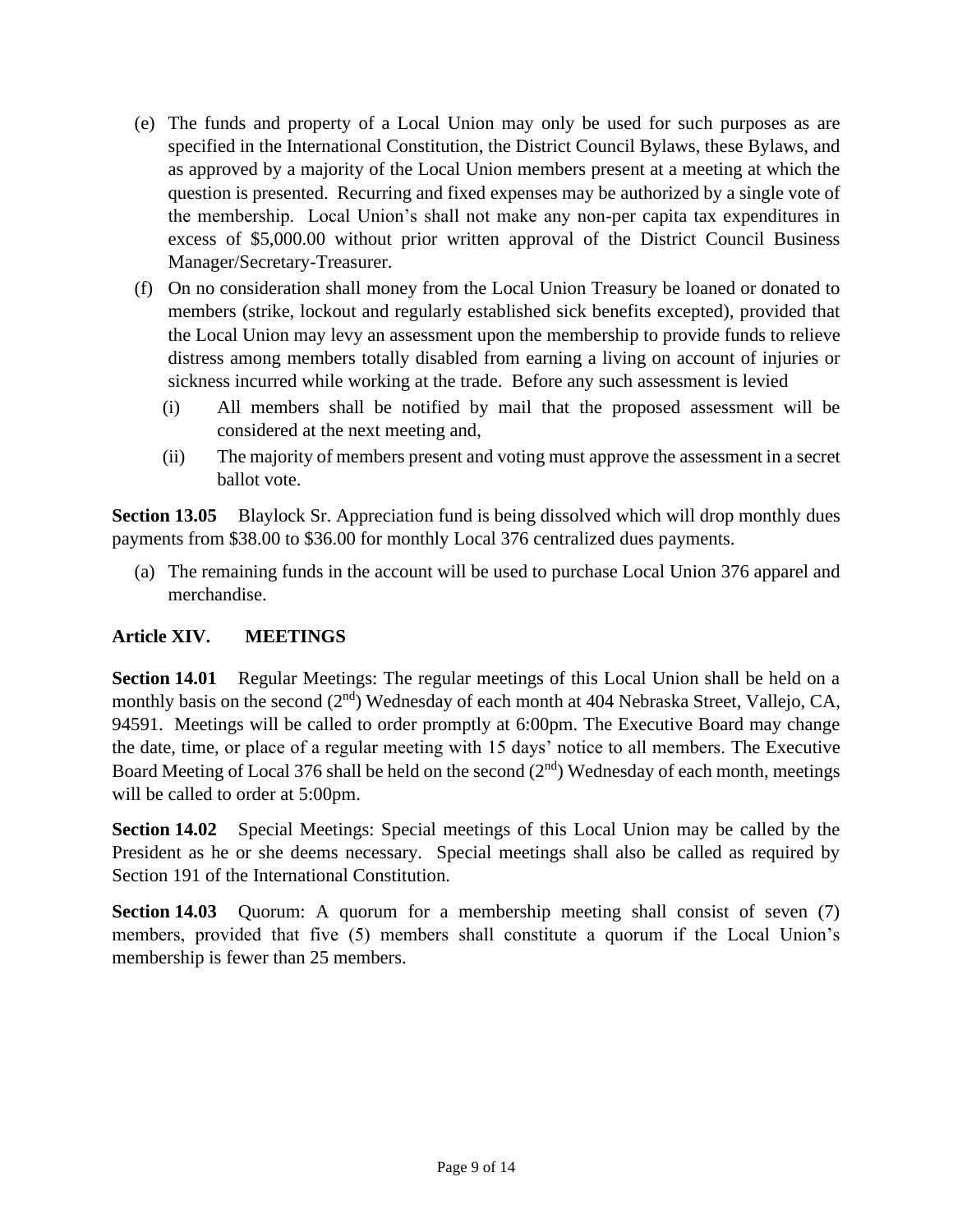**Section 14.04** Members' Rights: Members in attendance at meetings shall have the right to express their views, arguments or opinions upon any business properly presented before the meeting, subject to these Bylaws and the rules and regulations adopted by the Local Union pertaining to the conduct of meetings, but no member in exercising such rights shall evade or avoid his or her responsibility to the organization as an institution or engage in or advocate any conduct that would interfere in the Local Union's performance of its legal or contractual obligations, or conduct him or herself in an unruly, or boisterous manner.

**Section 14.05** Recording Devices: No member shall be permitted to use recording devices during any portion of any meeting in the Local Union

**Section 14.06** To address states of emergencies there may be times for the need of remote/virtual meetings to conduct essential business. Modes of said meetings must be approved by the Business Manager/Secretary-Treasurer of the District Council.

**Section 14.07** General Membership Zoom Meeting Code of Conduct District Council 16 is committed to providing an environment free from discrimination and harassment. We ask that all meeting participants be respectful and orderly during this meeting. It is understood that this virtual meeting room is a private place and there shall be no backgrounds, signs, posters, screen names, slogans or logos that can be interpreted as offensive to any group or groups of people. Any member that enters the meeting in a state of intoxication, or who disturbs the harmony, or who uses profane or unbecoming language may be removed from the meeting by the chair. Please make sure all devices are muted unless you are speaking. Any questions will be recognized by the Chair by the attendee raising their hand via the reactions tab or comments in the chat. There shall be no video or audio recordings of this or any meeting. Please understand that video conference meetings bring new challenges and we ask for your patience as we try to provide the best experience possible.

# **Article XV. COMMITTEES**

**Section 15.01** There shall be a standing Bylaws Committee whose duties and functions shall be as set forth in Section 169(b) of the International Constitution.

**Section 15.02** The President shall appoint a Strike Committee prior to the expiration of the Painters and Drywall Finishers Collective Bargaining Agreements to plan, organize and schedule the duties of Picket Captains and assign members on strike to carry picket duties as directed per establish rules in our District Council Bylaws, International Constitution and Federal and State laws, as applicable.

- (a) Any member who shall accept an appointment to serve on a Committee and who fails to attend to the duties of the same shall be subject to removal unless a satisfactory excuse is given.
- (b) Any committee of this Local Union shall be composed of a Chair, Vice Chair, and Recording Secretary, and shall total no less than four (4) members.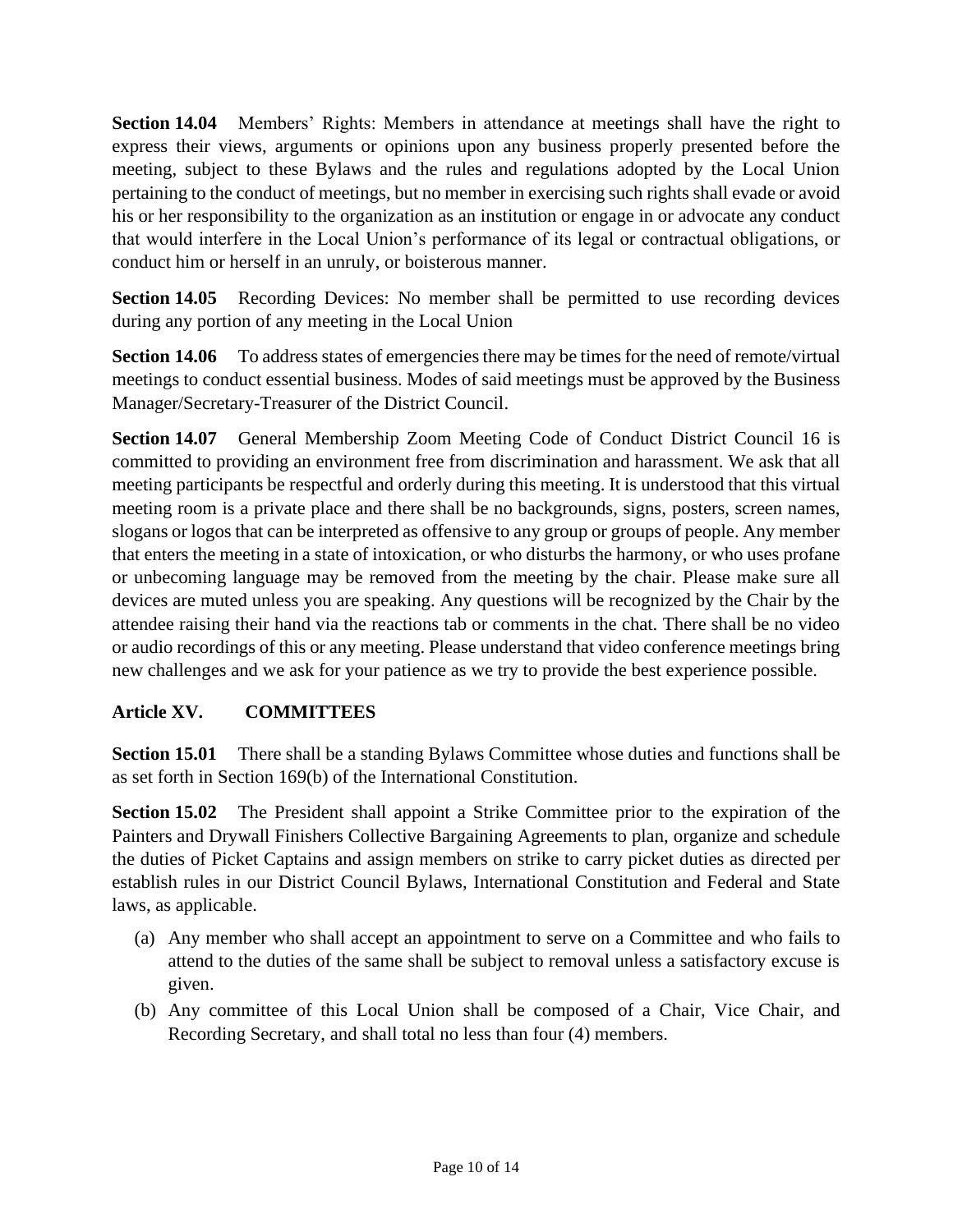# **Article XVI. CONTRACTORS**

**Section 16.01** An employer is one who, in relation to any corporation, company, partnership, firm or other business entity, is a substantial owner, partner, officer, director, incorporator, managerial employee, supervisor (as defined by the National Labor Relations Act or Provincial law) or in a permanent, policy-making position.

#### **Section 16.02** Eligibility

- (a) Employers shall be eligible for membership, but they must comply with the trade rules and working conditions of the locality in which the work is performed, must, insofar as is consistent with applicable federal and state, provincial and/or territorial laws, hire only members of this International Union, and must pay themselves and all their employees the wages and benefits established by the applicable area collective bargaining agreement.
- (b) No employer shall be eligible or permitted to hold office, serve on an executive board, act as delegate, vote on any question pertaining to hours, wages, benefits or conditions of employment, vote at elections of officers, delegates, or attend meetings at which contract proposals are discussed or voted on or at which the nomination or election is held for any elected position.

# **Article XVII. MEMBERSHIP**

**Section 17.01** An applicant is considered a member when the applicant meets all the requirements as set forth in the International Constitution.

**Section 17.02** A member may lose his or her good standing in the organization by suspension or expulsion or other disqualification for membership, after appropriate proceedings consistent with the provisions of the International Constitution, or by non-payment of dues as provided in Sections 117-118 of the International Constitution.

**Section 17.03** A member who loses his or her good standing status because of his or her failure to pay dues or other obligations as required by the International Constitution and these Bylaws, but who has not been expelled from membership, may reinstate his or her good standing for the purpose of attending Local Union meetings and voting at elections, by paying all delinquent dues and other financial obligations prior to such meeting and election as provided in Section 119 of the International Constitution. Expelled members may be reinstated only in accordance with Section 272 of the International Constitution.

**Section 17.04** Resignation from membership is governed by Section 121 of the International Constitution.

**Section 17.05** Members' Responsibility: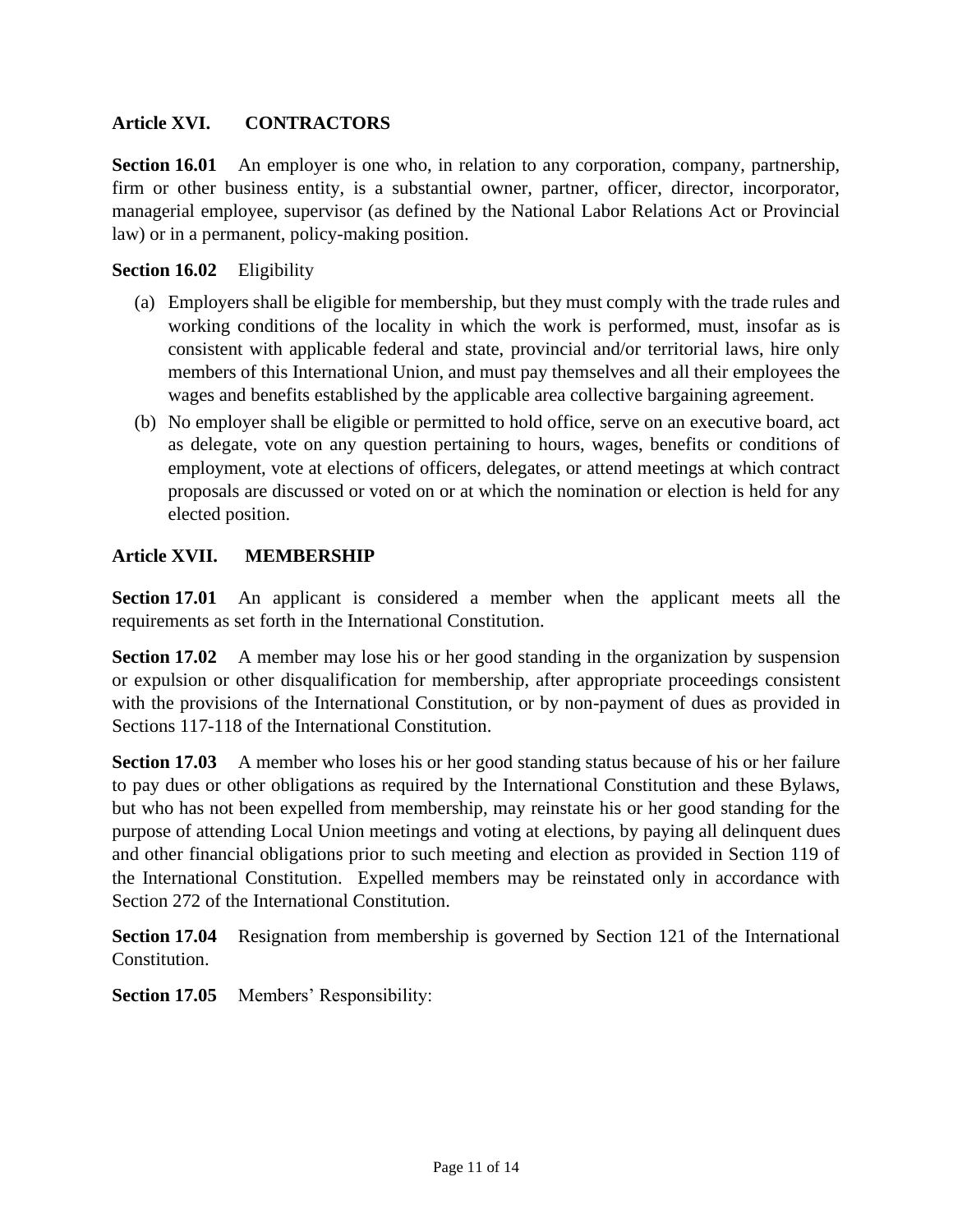- (a) Every member by virtue of membership in this Local Union is obligated to adhere to and follow the terms of these Bylaws, the District Council Bylaws and the International Constitution with respect to the members' rights, duties, privileges and immunities conferred by them and by statute. Each member shall faithfully carry out such duties and obligations and shall not interfere with the rights of other members.
- (b) Every member authorizes the District Council to act as his or her exclusive bargaining representative with full and exclusive power to execute agreements with his or her employer governing terms and conditions of employment and to act for the member and have final authority in presenting, processing and adjusting any grievance, difficulty or dispute arising under any collective bargaining agreement or out of the member's employment with such employer in such manner as it deems within its discretion to be in the best interests of the District Council. The District Council and its officers, and agents may decline to process any such grievance, complaint, difficulty or dispute, if in their sole discretion and judgment, such grievance, complaint or dispute lacks merit or that such action would not be in the best interests of the District Council.
- (c) No member shall interfere with the elected officers or representatives of the International Union, the District Council or this Local Union in the performance of their duties. Each member shall when requested, render such assistance and support in the performance of such duties as may be required by them, provided that this does not interfere with their individual rights as members. Each member shall adhere to the terms and conditions of pertinent collective bargaining agreements and shall refrain from any conduct that would interfere with the International Union, District Council or Local Union's performance of its legal or contractual obligations.
- (d) Every member shall be required to assist the International Union, the District Council and this Local Union, as well as their officers and representatives, by engaging in picketing, hand billing, salting and other organizing activities and attending education and training, as directed by the International Union, the District Council or the Local Union officers. No charges shall be filed or processed against any member for his or her decision to accept employment with an approved, targeted non-signatory employer for the purpose of organizing.
- (e) All new members of this Local Union shall attend a new member orientation class offered by the District Council within 90 days of being initiated.

# **Article XVIII. GENERAL RULES**

**Section 18.01** The members of this Local Union will observe and follow all work rules as provided for in the Collective Bargaining Agreement and/or District Council Bylaws.

# **Article XIX. CHARGES AND TRIALS**

**Section 19.01** All charges preferred by members of this Local Union shall be referred to the District Council Trial Board for disposition and shall be processed in accordance with the International Constitution.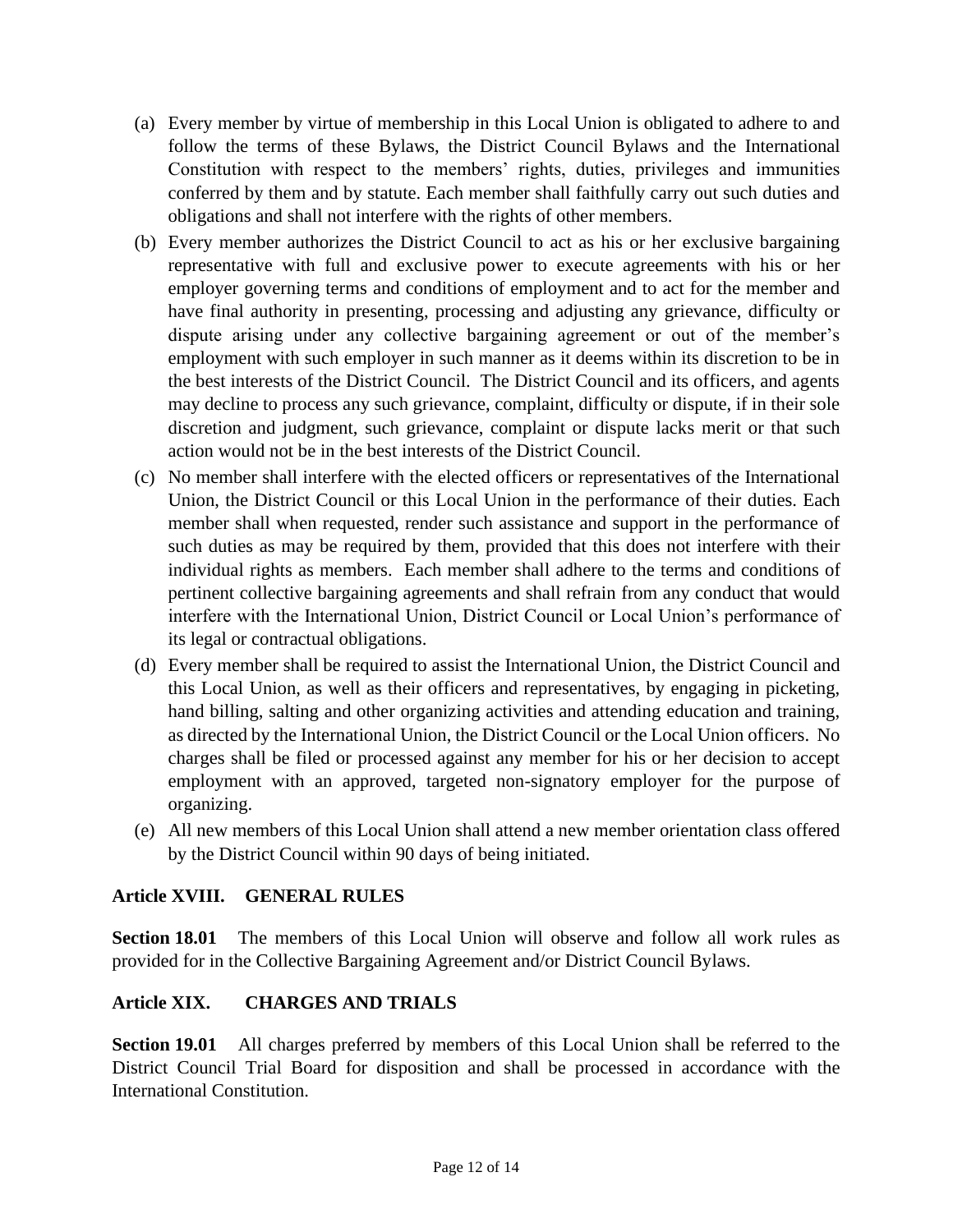# **Article XX. EXHAUSTION OF REMEDIES**

**Section 20.01** No member or officer shall resort to any court or agency until all forms of relief and avenues of appeal, as provided by the International Constitution, have been exhausted, unless otherwise provided by statutory law.

# **Article XXI. PROPERTY**

**Section 21.01** The funds and property of the Local Union shall be governed by Sections 179- 181of the International Constitution.

**Section 21.02** No property of the Local Union, and no property in the possession, custody or control of this Local Union or any of its officers or employees, and no property held in trust, express or implied, which was created or established by this Local Union and whose primary purpose is to provide benefit for the members of the Local Union or their beneficiaries, shall be given, contributed or donated, either directly or indirectly, to aid or assist, or be expended in behalf of, any seceding, dual or antagonistic labor organization, nor to any Local Union which is in violation of the International Constitution.

#### **Article XXII. AGENCY**

Neither this Local Union, nor any of its officers or employees, has any power to make any representation, contract, or agreement, nor to incur any liability, which shall be binding upon the International Union without the written consent of the General President or his designee. Neither this Local Union, nor any of its officers or employees has been authorized or empowered to act as an agent of the International Union and shall not be deemed to be an agent of the International Union unless expressly authorized in writing by the General President or his designee to act in that capacity.

# **Article XXIII. AMENDMENTS**

**Section 23.01** Any amendment to these Bylaws shall be done in accordance with the procedure set forth in Section 169 of the International Constitution.

# **Article XXIV. STANDING RULES FOR UNION MEETINGS**

**Section 24.01** Rules for the conduct of Local Union meetings are contained in the "Order of Business for Local Unions" and in "Parliamentary Rules and Ritual" set forth in the International Constitution.

# **Article XXV. INTERNATIONAL UNION CONSTITUTION**

**Section 25.01** The Local Union acknowledges that the International Constitution supersedes any provisions of these Bylaws which are inconsistent with the Constitution. The Local Union further acknowledges that the Bylaws of the District Council shall govern and supersede these Bylaws to the extent that any provisions set forth herein are inconsistent with such Bylaws.